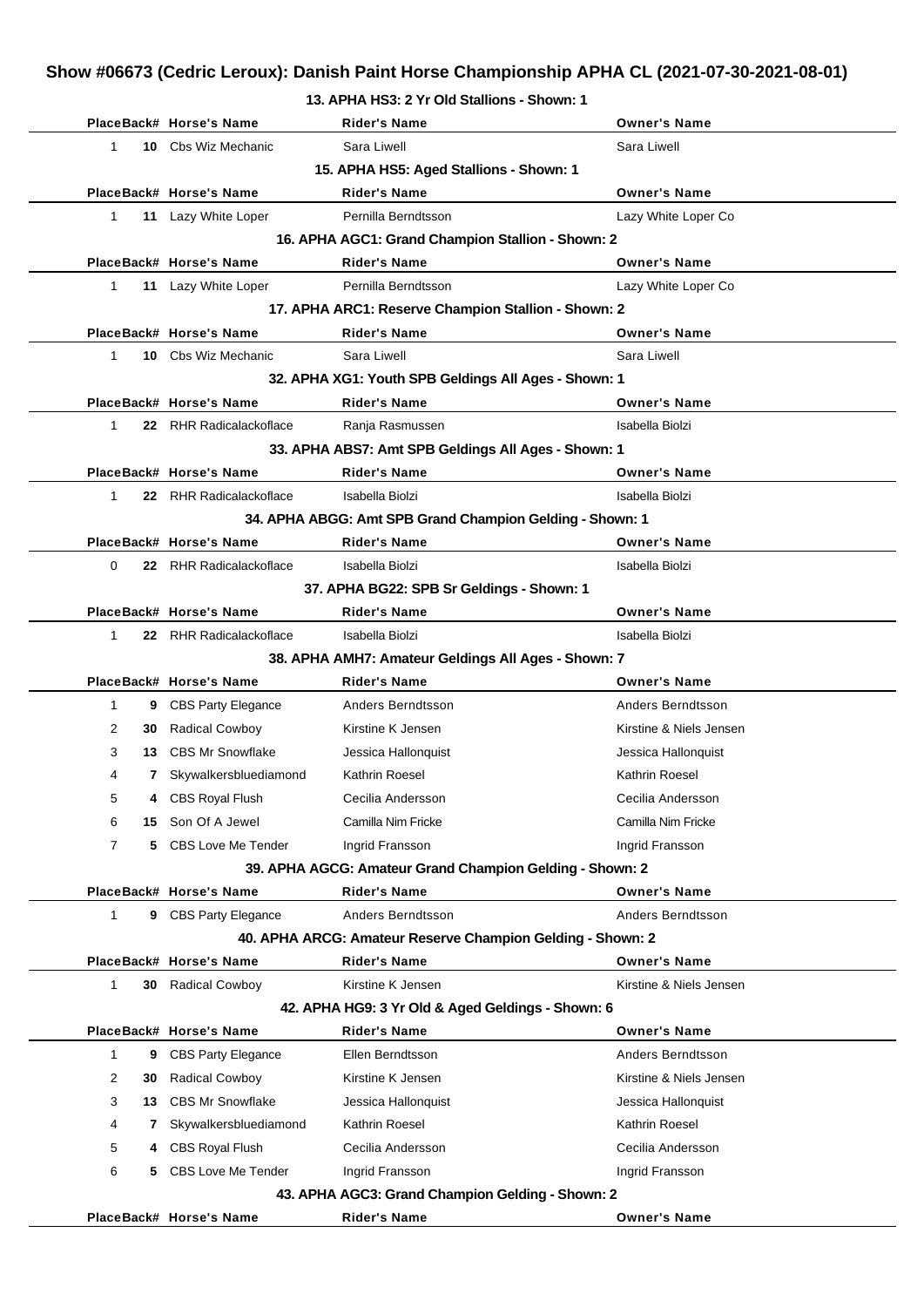|              |     |                              | Show #06673 (Cedric Leroux): Danish Paint Horse Championship APHA CL (2021-07-30-2021-08-01) |                              |
|--------------|-----|------------------------------|----------------------------------------------------------------------------------------------|------------------------------|
| 1            |     | 9 CBS Party Elegance         | Ellen Berndtsson                                                                             | Anders Berndtsson            |
|              |     |                              | 44. APHA ARC3: Reserve Champion Gelding - Shown: 2                                           |                              |
|              |     | PlaceBack# Horse's Name      | <b>Rider's Name</b>                                                                          | <b>Owner's Name</b>          |
| 1            |     | 30 Radical Cowboy            | Kirstine K Jensen                                                                            | Kirstine & Niels Jensen      |
|              |     |                              | 66. APHA ABS4: Amt SPB Mares All Ages - Shown: 1                                             |                              |
|              |     | PlaceBack# Horse's Name      | <b>Rider's Name</b>                                                                          | <b>Owner's Name</b>          |
| 1            |     | 14 Miss Zippoline            | Dorte Oerum                                                                                  | Dorte Oerum                  |
|              |     |                              | 70. APHA BM22: SPB Sr Mares - Shown: 1                                                       |                              |
|              |     | PlaceBack# Horse's Name      | Rider's Name                                                                                 | <b>Owner's Name</b>          |
| $\mathbf{1}$ |     | 14 Miss Zippoline            | Dorte Oerum                                                                                  | Dorte Oerum                  |
|              |     |                              | 73. APHA YM1: Youth Mares All Ages - Shown: 2                                                |                              |
|              |     | PlaceBack# Horse's Name      | <b>Rider's Name</b>                                                                          | <b>Owner's Name</b>          |
| 1            | 28  | RHRkrymsunlacedesign         | Rebecca Rasmussen                                                                            | Berit And Kim Rasmussen      |
| 2            | 31  | <b>Shes Just Brilliant</b>   | Freja Callesen                                                                               | Kirsten Callesen             |
|              |     |                              | 74. APHA AMH4: Amateur Mares All Ages - Shown: 9                                             |                              |
|              |     | PlaceBack# Horse's Name      | <b>Rider's Name</b>                                                                          | <b>Owner's Name</b>          |
| 1            |     | <b>12</b> She A Heartbreaker | Sabine Bolbach                                                                               | Sabine Bolbach               |
| 2            | 27  | Hot N Smart Jewel            | Julie Elise Soby                                                                             | Julie Elise Soby             |
| 3            | 16. | Cowboyz Watch Out            | Jorgen Sandholm                                                                              | Jorgen Sandholm              |
| 4            | 3   | <b>LBS Katie Dun</b>         | Vibeke Schou                                                                                 | Vibeke Schou                 |
| 5            |     | 18 Hawthorns Amber           | Anne Sjonov Bork                                                                             | Lone Sjonov                  |
| 6            | 1   | <b>Living White Princess</b> | Jeanne Olsen                                                                                 | Jeanne Olsen                 |
| 7            |     | 6 Zips Beauty Rosa           | Joan Amby Skadborg Fahl                                                                      | Joan Amby Skadborg Fahl      |
|              |     |                              | 75. APHA AGCM: Amateur Grand Champion Mare - Shown: 1                                        |                              |
|              |     | PlaceBack# Horse's Name      | <b>Rider's Name</b>                                                                          | <b>Owner's Name</b>          |
| $\mathbf{1}$ |     | 12 She A Heartbreaker        | Sabine Bolbach                                                                               | Sabine Bolbach               |
|              |     |                              | 76. APHA ARCM: Amateur Reserve Champion Mare - Shown: 2                                      |                              |
|              |     | PlaceBack# Horse's Name      | <b>Rider's Name</b>                                                                          | <b>Owner's Name</b>          |
| 1            |     | 27 Hot N Smart Jewel         | Julie Elise Soby                                                                             | Julie Elise Soby             |
|              |     |                              | 78. APHA HM2: Yearling Mares - Shown: 2                                                      |                              |
|              |     | PlaceBack# Horse's Name      | <b>Rider's Name</b>                                                                          | <b>Owner's Name</b>          |
| $\mathbf{1}$ | 19  | One Original Rose            | Anne Sjonov Bork                                                                             | Lone Sjonov                  |
| 2            | 26  | Allthatglitterisgold         | Morten Soby                                                                                  | Julie Elise Soby             |
|              |     |                              | 79. APHA HM3: 2 Yr Old Mares - Shown: 2                                                      |                              |
|              |     | PlaceBack# Horse's Name      | Rider's Name                                                                                 | <b>Owner's Name</b>          |
| $\mathbf{1}$ | 1   | <b>Living White Princess</b> | Jeanne Olsen                                                                                 | Jeanne Olsen                 |
| 2            | 29  | Miss Chic Dream              | Diddi Thiemann                                                                               | Diddi & Lars Krüger Thiemann |
|              |     |                              | 80. APHA HM4: 3 Yr Old Mares - Shown: 1                                                      |                              |
|              |     | PlaceBack# Horse's Name      | <b>Rider's Name</b>                                                                          | <b>Owner's Name</b>          |
| $\mathbf{1}$ | 28  | RHRkrymsunlacedesign         | Rebecca Rasmussen                                                                            | Berit And Kim Rasmussen      |
|              |     |                              | 81. APHA HM5: Aged Mares - Shown: 6                                                          |                              |
|              |     | PlaceBack# Horse's Name      | <b>Rider's Name</b>                                                                          | <b>Owner's Name</b>          |
| 1            | 12  | She A Heartbreaker           | Sabine Bolbach                                                                               | Sabine Bolbach               |
| 2            | 27  | Hot N Smart Jewel            | Julie Elise Soby                                                                             | Julie Elise Soby             |
| 3            | 16  | Cowboyz Watch Out            | Jorgen Sandholm                                                                              | Jorgen Sandholm              |
| 4            | 3   | <b>LBS Katie Dun</b>         | Vibeke Schou                                                                                 | Vibeke Schou                 |
| 5            | 18. | <b>Hawthorns Amber</b>       | Anne Sjonov Bork                                                                             | Lone Sjonov                  |
| 6            | 6   | <b>Zips Beauty Rosa</b>      | Joan Amby Skadborg Fahl                                                                      | Joan Amby Skadborg Fahl      |
|              |     |                              | 82. APHA AGC2: Grand Champion Mare - Shown: 4                                                |                              |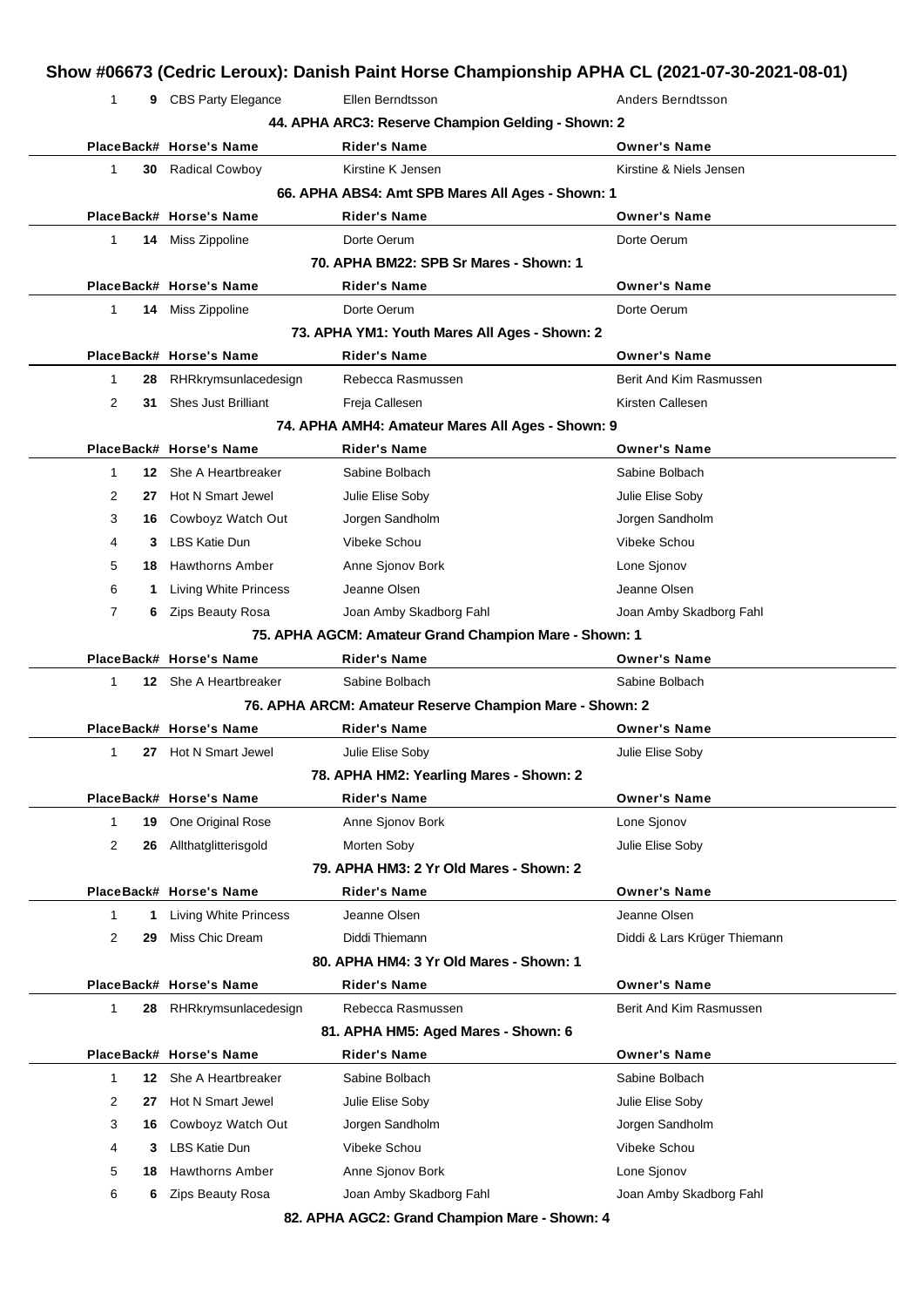# **Show #06673 (Cedric Leroux): Danish Paint Horse Championship APHA CL (2021-07-30-2021-08-01)**

|                                                                       |     | PlaceBack# Horse's Name    | <b>Rider's Name</b>                                                 | <b>Owner's Name</b>          |  |
|-----------------------------------------------------------------------|-----|----------------------------|---------------------------------------------------------------------|------------------------------|--|
| 1                                                                     |     | 12 She A Heartbreaker      | Sabine Bolbach                                                      | Sabine Bolbach               |  |
|                                                                       |     |                            | 83. APHA ARC2: Reserve Champion Mare - Shown: 7                     |                              |  |
|                                                                       |     | PlaceBack# Horse's Name    | <b>Rider's Name</b>                                                 | <b>Owner's Name</b>          |  |
| 1                                                                     | 27  | Hot N Smart Jewel          | Julie Elise Soby                                                    | Julie Elise Soby             |  |
|                                                                       |     |                            | 105. APHA OCC: Overo Color, One Year & Older & All Sexes - Shown: 6 |                              |  |
|                                                                       |     | PlaceBack# Horse's Name    | <b>Rider's Name</b>                                                 | <b>Owner's Name</b>          |  |
| 1                                                                     | 28  | RHRkrymsunlacedesign       | Rebecca Rasmussen                                                   | Berit And Kim Rasmussen      |  |
| $\overline{2}$                                                        | 7   | Skywalkersbluediamond      | Kathrin Roesel                                                      | Kathrin Roesel               |  |
| 3                                                                     | 1   | Living White Princess      | Jeanne Olsen                                                        | Jeanne Olsen                 |  |
| 4                                                                     | 27  | Hot N Smart Jewel          | Julie Elise Soby                                                    | Julie Elise Soby             |  |
| 5                                                                     | 29  | Miss Chic Dream            | Diddi Thiemann                                                      | Diddi & Lars Krüger Thiemann |  |
| 6                                                                     | 26  | Allthatglitterisgold       | Morten Soby                                                         | Julie Elise Soby             |  |
| 106. APHA TCC: Tobiano Color, One Year & Older & All Sexes - Shown: 5 |     |                            |                                                                     |                              |  |
|                                                                       |     | PlaceBack# Horse's Name    | <b>Rider's Name</b>                                                 | <b>Owner's Name</b>          |  |
| 1                                                                     |     | 3 LBS Katie Dun            | Vibeke Schou                                                        | Vibeke Schou                 |  |
| $\overline{2}$                                                        | 31  | <b>Shes Just Brilliant</b> | Freja Callesen                                                      | Kirsten Callesen             |  |
| 3                                                                     | 18  | <b>Hawthorns Amber</b>     | Anne Sjonov Bork                                                    | Lone Sjonov                  |  |
| 4                                                                     | 10. | Cbs Wiz Mechanic           | Sara Liwell                                                         | Sara Liwell                  |  |
| 5                                                                     | 6   | <b>Zips Beauty Rosa</b>    | Joan Amby Skadborg Fahl                                             | Joan Amby Skadborg Fahl      |  |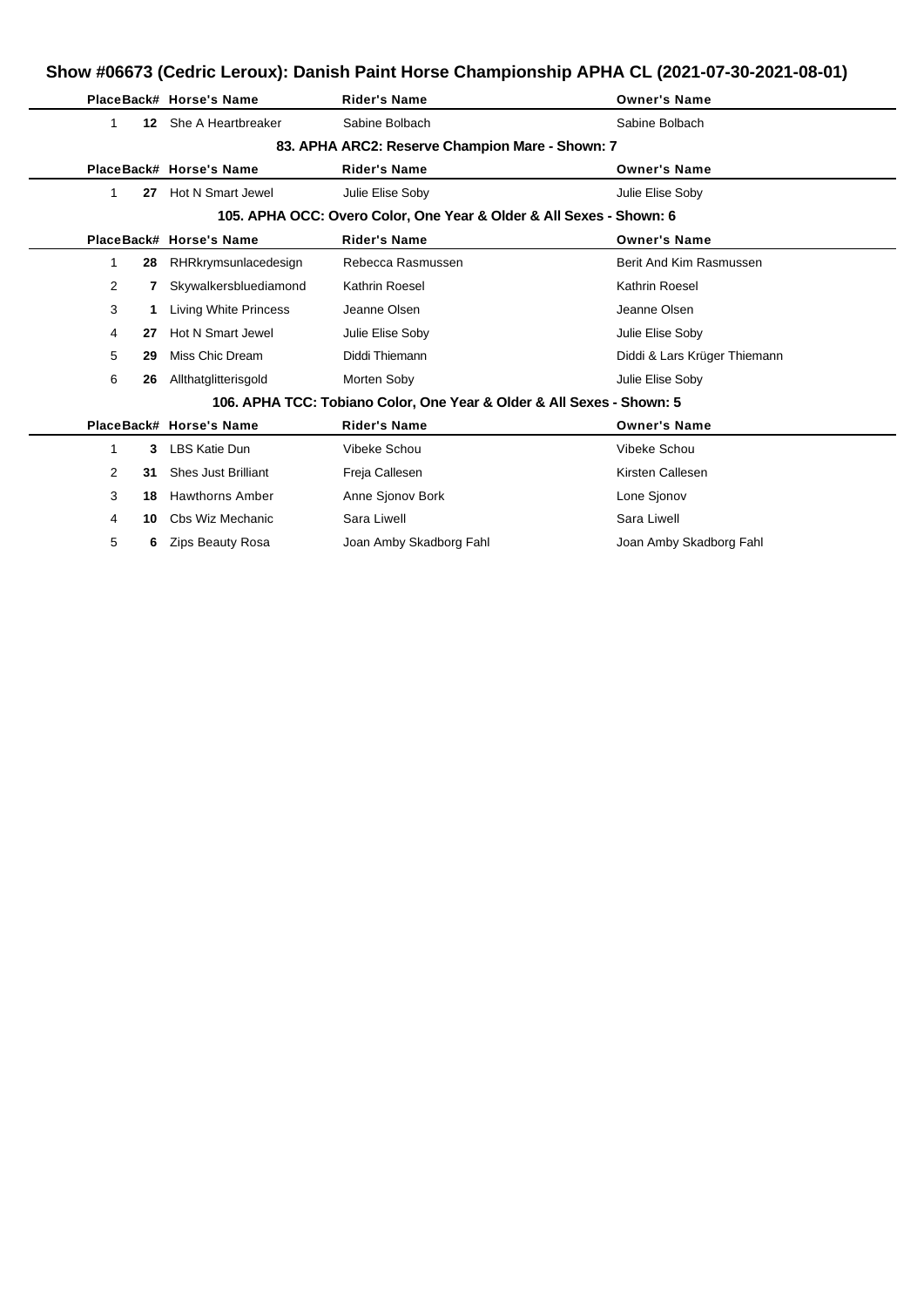# **Show #06674 (Barry Schuurman): Danish Paint Horse Championship APHA BS (2021-07-30-2021-08-01)**

|                |     | PlaceBack# Horse's Name    | Rider's Name                                               | <b>Owner's Name</b>     |
|----------------|-----|----------------------------|------------------------------------------------------------|-------------------------|
| $\mathbf{1}$   |     | 10 Cbs Wiz Mechanic        | Sara Liwell                                                | Sara Liwell             |
|                |     |                            | 15. APHA HS5: Aged Stallions - Shown: 1                    |                         |
|                |     | PlaceBack# Horse's Name    | <b>Rider's Name</b>                                        | <b>Owner's Name</b>     |
| $\mathbf{1}$   |     | 11 Lazy White Loper        | Pernilla Berndtsson                                        | Lazy White Loper Co     |
|                |     |                            | 16. APHA AGC1: Grand Champion Stallion - Shown: 2          |                         |
|                |     | PlaceBack# Horse's Name    | <b>Rider's Name</b>                                        | <b>Owner's Name</b>     |
| $\mathbf 1$    |     | 11 Lazy White Loper        | Pernilla Berndtsson                                        | Lazy White Loper Co     |
|                |     |                            | 17. APHA ARC1: Reserve Champion Stallion - Shown: 2        |                         |
|                |     | PlaceBack# Horse's Name    | <b>Rider's Name</b>                                        | <b>Owner's Name</b>     |
| $\mathbf 1$    |     | <b>10</b> Cbs Wiz Mechanic | Sara Liwell                                                | Sara Liwell             |
|                |     |                            | 32. APHA XG1: Youth SPB Geldings All Ages - Shown: 1       |                         |
|                |     | PlaceBack# Horse's Name    | <b>Rider's Name</b>                                        | <b>Owner's Name</b>     |
| $\mathbf 1$    |     | 22 RHR Radicalackoflace    | Ranja Rasmussen                                            | Isabella Biolzi         |
|                |     |                            | 33. APHA ABS7: Amt SPB Geldings All Ages - Shown: 1        |                         |
|                |     | PlaceBack# Horse's Name    | <b>Rider's Name</b>                                        | <b>Owner's Name</b>     |
| $\mathbf 1$    |     | 22 RHR Radicalackoflace    | Isabella Biolzi                                            | Isabella Biolzi         |
|                |     |                            | 34. APHA ABGG: Amt SPB Grand Champion Gelding - Shown: 1   |                         |
|                |     | PlaceBack# Horse's Name    | <b>Rider's Name</b>                                        | <b>Owner's Name</b>     |
| 0              |     | 22 RHR Radicalackoflace    | Isabella Biolzi                                            | Isabella Biolzi         |
|                |     |                            | 37. APHA BG22: SPB Sr Geldings - Shown: 1                  |                         |
|                |     | PlaceBack# Horse's Name    | <b>Rider's Name</b>                                        | <b>Owner's Name</b>     |
| $\mathbf 1$    |     | 22 RHR Radicalackoflace    | Isabella Biolzi                                            | Isabella Biolzi         |
|                |     |                            | 38. APHA AMH7: Amateur Geldings All Ages - Shown: 7        |                         |
|                |     | PlaceBack# Horse's Name    | <b>Rider's Name</b>                                        | <b>Owner's Name</b>     |
| $\mathbf{1}$   |     | 9 CBS Party Elegance       | Anders Berndtsson                                          | Anders Berndtsson       |
| 2              |     | 30 Radical Cowboy          | Kirstine K Jensen                                          | Kirstine & Niels Jensen |
| 3              |     | 15 Son Of A Jewel          | Camilla Nim Fricke                                         | Camilla Nim Fricke      |
| 4              | 7   | Skywalkersbluediamond      | Kathrin Roesel                                             | Kathrin Roesel          |
| 5              |     | 4 CBS Royal Flush          | Cecilia Andersson                                          | Cecilia Andersson       |
| 6              | 13. | <b>CBS Mr Snowflake</b>    | Jessica Hallonquist                                        | Jessica Hallonquist     |
| $\overline{7}$ | 5.  | CBS Love Me Tender         | Ingrid Fransson                                            | Ingrid Fransson         |
|                |     |                            | 39. APHA AGCG: Amateur Grand Champion Gelding - Shown: 2   |                         |
|                |     | PlaceBack# Horse's Name    | <b>Rider's Name</b>                                        | <b>Owner's Name</b>     |
| 1              |     | 9 CBS Party Elegance       | Anders Berndtsson                                          | Anders Berndtsson       |
|                |     |                            | 40. APHA ARCG: Amateur Reserve Champion Gelding - Shown: 2 |                         |
|                |     | PlaceBack# Horse's Name    | <b>Rider's Name</b>                                        | <b>Owner's Name</b>     |
| 1              | 30  | <b>Radical Cowboy</b>      | Kirstine K Jensen                                          | Kirstine & Niels Jensen |
|                |     |                            | 42. APHA HG9: 3 Yr Old & Aged Geldings - Shown: 6          |                         |
|                |     | PlaceBack# Horse's Name    | <b>Rider's Name</b>                                        | <b>Owner's Name</b>     |
| 1              | 9   | <b>CBS Party Elegance</b>  | Ellen Berndtsson                                           | Anders Berndtsson       |
| $\overline{2}$ | 30  | <b>Radical Cowboy</b>      | Kirstine K Jensen                                          | Kirstine & Niels Jensen |
| 3              | 7   | Skywalkersbluediamond      | Kathrin Roesel                                             | Kathrin Roesel          |
| 4              | 13  | <b>CBS Mr Snowflake</b>    | Jessica Hallonquist                                        | Jessica Hallonquist     |
| 5              | 4   | <b>CBS Royal Flush</b>     | Cecilia Andersson                                          | Cecilia Andersson       |
| 6              | 5.  | <b>CBS Love Me Tender</b>  | Ingrid Fransson                                            |                         |
|                |     |                            |                                                            | Ingrid Fransson         |
|                |     |                            | 43. APHA AGC3: Grand Champion Gelding - Shown: 2           |                         |
|                |     | PlaceBack# Horse's Name    | <b>Rider's Name</b>                                        | <b>Owner's Name</b>     |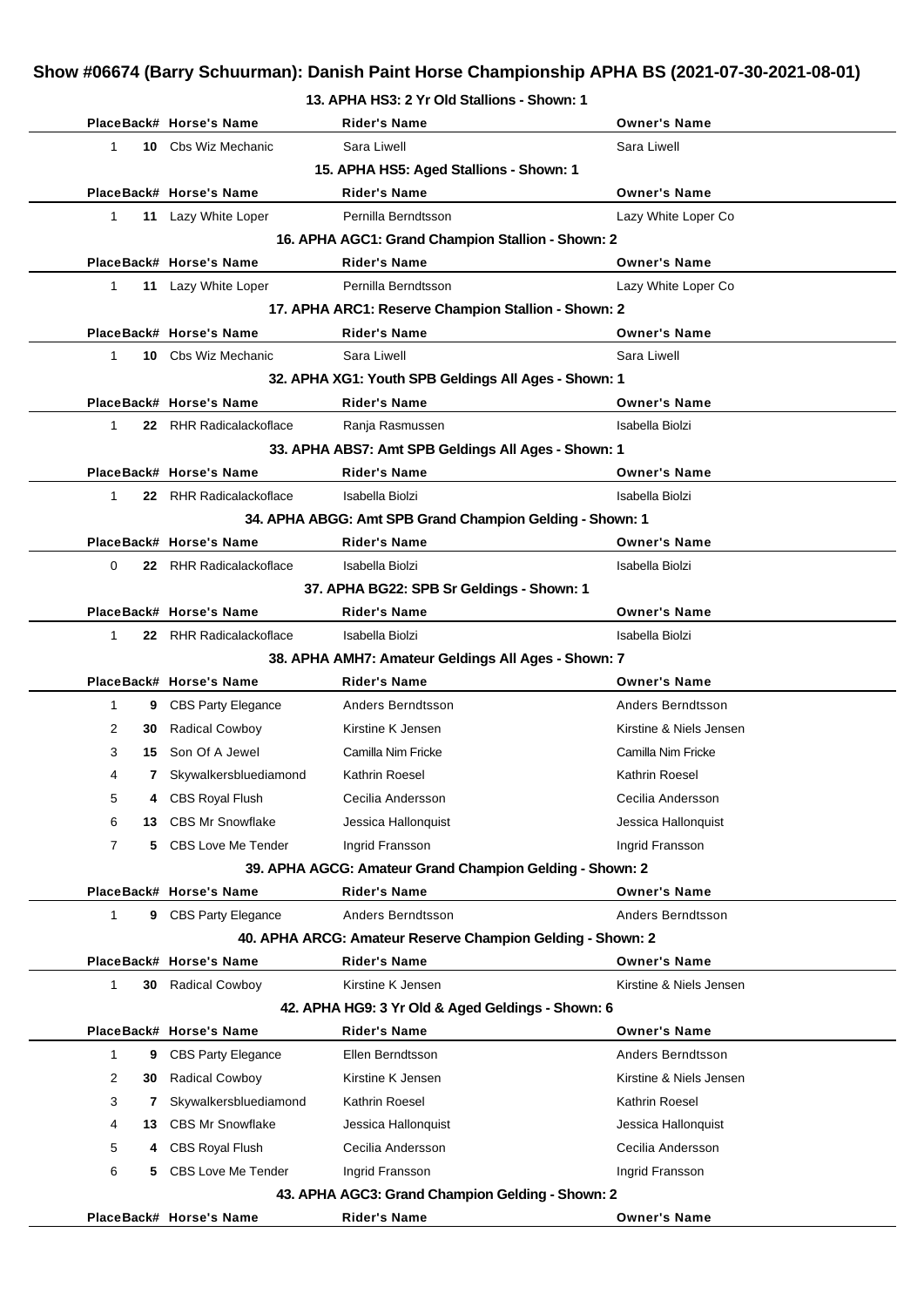|                |    |                              | Show #06674 (Barry Schuurman): Danish Paint Horse Championship APHA BS (2021-07-30-2021-08-01) |                              |
|----------------|----|------------------------------|------------------------------------------------------------------------------------------------|------------------------------|
| 1              |    | 9 CBS Party Elegance         | Ellen Berndtsson                                                                               | Anders Berndtsson            |
|                |    |                              | 44. APHA ARC3: Reserve Champion Gelding - Shown: 2                                             |                              |
|                |    | PlaceBack# Horse's Name      | <b>Rider's Name</b>                                                                            | <b>Owner's Name</b>          |
| 1              |    | <b>30</b> Radical Cowboy     | Kirstine K Jensen                                                                              | Kirstine & Niels Jensen      |
|                |    |                              | 66. APHA ABS4: Amt SPB Mares All Ages - Shown: 1                                               |                              |
|                |    | PlaceBack# Horse's Name      | <b>Rider's Name</b>                                                                            | <b>Owner's Name</b>          |
| 1              |    | <b>14</b> Miss Zippoline     | Dorte Oerum                                                                                    | Dorte Oerum                  |
|                |    |                              | 70. APHA BM22: SPB Sr Mares - Shown: 1                                                         |                              |
|                |    | PlaceBack# Horse's Name      | Rider's Name                                                                                   | <b>Owner's Name</b>          |
| 1              |    | 14 Miss Zippoline            | Dorte Oerum                                                                                    | Dorte Oerum                  |
|                |    |                              | 73. APHA YM1: Youth Mares All Ages - Shown: 2                                                  |                              |
|                |    | PlaceBack# Horse's Name      | <b>Rider's Name</b>                                                                            | <b>Owner's Name</b>          |
| 1              | 28 | RHRkrymsunlacedesign         | Rebecca Rasmussen                                                                              | Berit And Kim Rasmussen      |
| 2              | 31 | <b>Shes Just Brilliant</b>   | Freja Callesen                                                                                 | Kirsten Callesen             |
|                |    |                              | 74. APHA AMH4: Amateur Mares All Ages - Shown: 9                                               |                              |
|                |    | PlaceBack# Horse's Name      | <b>Rider's Name</b>                                                                            | <b>Owner's Name</b>          |
| 1              |    | 12 She A Heartbreaker        | Sabine Bolbach                                                                                 | Sabine Bolbach               |
| 2              |    | 27 Hot N Smart Jewel         | Julie Elise Soby                                                                               | Julie Elise Soby             |
| 3              | 1. | Living White Princess        | Jeanne Olsen                                                                                   | Jeanne Olsen                 |
| 4              | 3  | LBS Katie Dun                | Vibeke Schou                                                                                   | Vibeke Schou                 |
| 5              | 18 | <b>Hawthorns Amber</b>       | Anne Sjonov Bork                                                                               | Lone Sjonov                  |
| 6              | 16 | Cowboyz Watch Out            | Jorgen Sandholm                                                                                | Jorgen Sandholm              |
| $\overline{7}$ | 6  | Zips Beauty Rosa             | Joan Amby Skadborg Fahl                                                                        | Joan Amby Skadborg Fahl      |
|                |    |                              | 75. APHA AGCM: Amateur Grand Champion Mare - Shown: 1                                          |                              |
|                |    | PlaceBack# Horse's Name      | <b>Rider's Name</b>                                                                            | <b>Owner's Name</b>          |
| 1              |    | 12 She A Heartbreaker        | Sabine Bolbach                                                                                 | Sabine Bolbach               |
|                |    |                              | 76. APHA ARCM: Amateur Reserve Champion Mare - Shown: 2                                        |                              |
|                |    | PlaceBack# Horse's Name      | <b>Rider's Name</b>                                                                            | <b>Owner's Name</b>          |
| 1              |    | 27 Hot N Smart Jewel         | Julie Elise Soby                                                                               | Julie Elise Soby             |
|                |    |                              | 78. APHA HM2: Yearling Mares - Shown: 2                                                        |                              |
|                |    | PlaceBack# Horse's Name      | <b>Rider's Name</b>                                                                            | <b>Owner's Name</b>          |
| 1              | 19 | One Original Rose            | Anne Sjonov Bork                                                                               | Lone Sjonov                  |
| 2              | 26 | Allthatglitterisgold         | Morten Soby                                                                                    | Julie Elise Soby             |
|                |    |                              | 79. APHA HM3: 2 Yr Old Mares - Shown: 2                                                        |                              |
|                |    | PlaceBack# Horse's Name      | <b>Rider's Name</b>                                                                            | <b>Owner's Name</b>          |
| 1              | 1  | <b>Living White Princess</b> | Jeanne Olsen                                                                                   | Jeanne Olsen                 |
| 2              | 29 | Miss Chic Dream              | Diddi Thiemann                                                                                 | Diddi & Lars Krüger Thiemann |
|                |    |                              | 80. APHA HM4: 3 Yr Old Mares - Shown: 1                                                        |                              |
|                |    | PlaceBack# Horse's Name      | <b>Rider's Name</b>                                                                            | <b>Owner's Name</b>          |
| 1              | 28 | RHRkrymsunlacedesign         | Rebecca Rasmussen                                                                              | Berit And Kim Rasmussen      |
|                |    |                              | 81. APHA HM5: Aged Mares - Shown: 6                                                            |                              |
|                |    | PlaceBack# Horse's Name      | <b>Rider's Name</b>                                                                            | <b>Owner's Name</b>          |
| 1              | 12 | She A Heartbreaker           | Sabine Bolbach                                                                                 | Sabine Bolbach               |
| 2              | 27 | Hot N Smart Jewel            | Julie Elise Soby                                                                               | Julie Elise Soby             |
| 3              | 3  | LBS Katie Dun                | Vibeke Schou                                                                                   | Vibeke Schou                 |
| 4              | 16 | Cowboyz Watch Out            | Jorgen Sandholm                                                                                | Jorgen Sandholm              |
| 5              | 18 | <b>Hawthorns Amber</b>       | Anne Sjonov Bork                                                                               | Lone Sjonov                  |
| 6              | 6  | <b>Zips Beauty Rosa</b>      | Joan Amby Skadborg Fahl                                                                        | Joan Amby Skadborg Fahl      |
|                |    |                              | 82. APHA AGC2: Grand Champion Mare - Shown: 4                                                  |                              |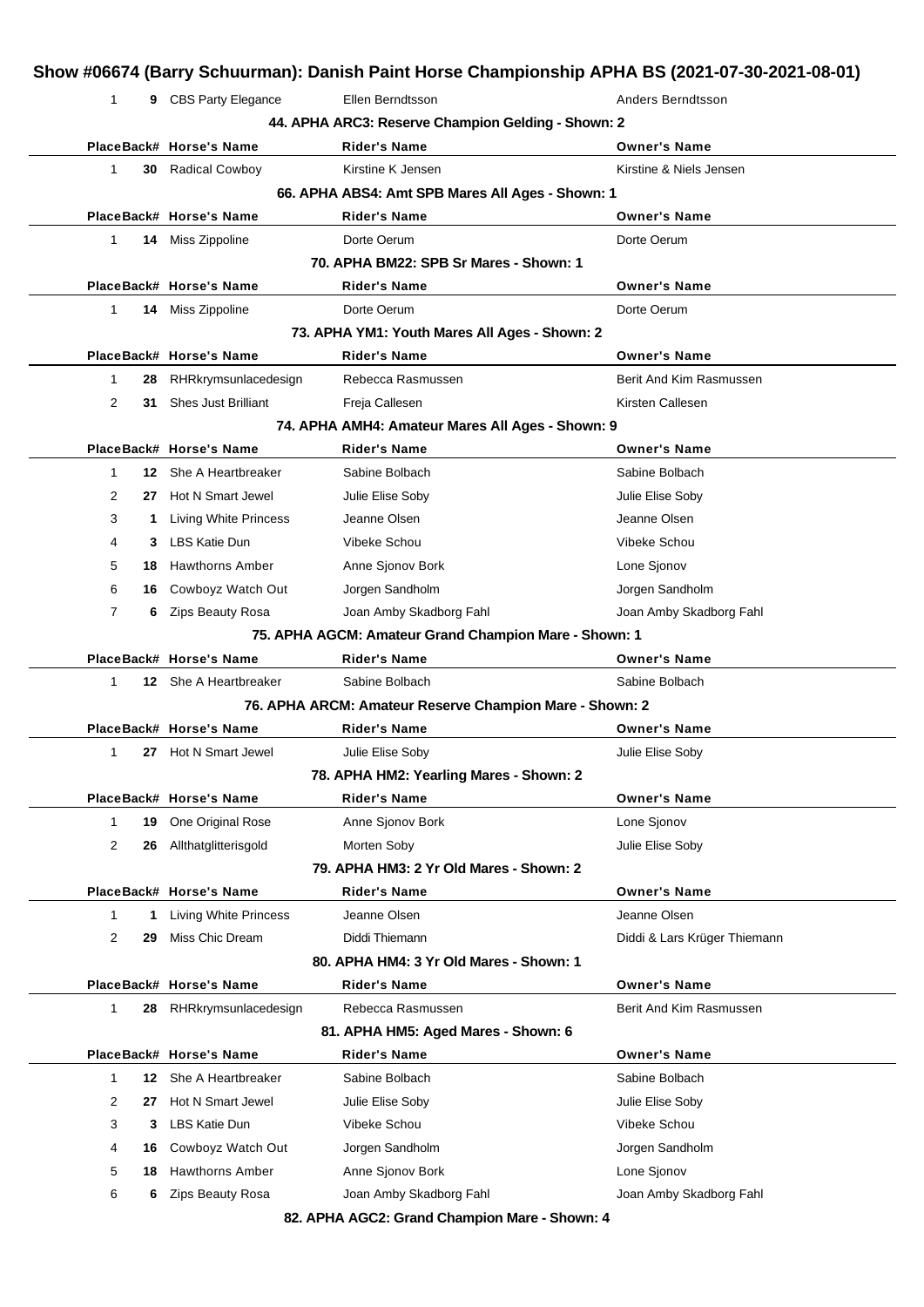# **Show #06674 (Barry Schuurman): Danish Paint Horse Championship APHA BS (2021-07-30-2021-08-01)**

|                |                  | PlaceBack# Horse's Name    | <b>Rider's Name</b>                                                   | <b>Owner's Name</b>          |
|----------------|------------------|----------------------------|-----------------------------------------------------------------------|------------------------------|
| 1              | 12 <sup>12</sup> | She A Heartbreaker         | Sabine Bolbach                                                        | Sabine Bolbach               |
|                |                  |                            | 83. APHA ARC2: Reserve Champion Mare - Shown: 7                       |                              |
|                |                  | PlaceBack# Horse's Name    | <b>Rider's Name</b>                                                   | <b>Owner's Name</b>          |
|                | 27               | Hot N Smart Jewel          | Julie Elise Soby                                                      | Julie Elise Soby             |
|                |                  |                            | 105. APHA OCC: Overo Color, One Year & Older & All Sexes - Shown: 6   |                              |
|                |                  | PlaceBack# Horse's Name    | <b>Rider's Name</b>                                                   | <b>Owner's Name</b>          |
| 1              | 28               | RHRkrymsunlacedesign       | Rebecca Rasmussen                                                     | Berit And Kim Rasmussen      |
| $\overline{2}$ |                  | Skywalkersbluediamond      | Kathrin Roesel                                                        | Kathrin Roesel               |
| 3              |                  | Living White Princess      | Jeanne Olsen                                                          | Jeanne Olsen                 |
| 4              | 27               | Hot N Smart Jewel          | Julie Elise Soby                                                      | Julie Elise Soby             |
| 5              | 29               | Miss Chic Dream            | Diddi Thiemann                                                        | Diddi & Lars Krüger Thiemann |
| 6              | 26               | Allthatglitterisgold       | Morten Soby                                                           | Julie Elise Soby             |
|                |                  |                            | 106. APHA TCC: Tobiano Color, One Year & Older & All Sexes - Shown: 5 |                              |
|                |                  | PlaceBack# Horse's Name    | <b>Rider's Name</b>                                                   | <b>Owner's Name</b>          |
| 1              | 18               | <b>Hawthorns Amber</b>     | Anne Sjonov Bork                                                      | Lone Sjonov                  |
| $\overline{2}$ | 31               | <b>Shes Just Brilliant</b> | Freja Callesen                                                        | Kirsten Callesen             |
| 3              | 3                | LBS Katie Dun              | Vibeke Schou                                                          | Vibeke Schou                 |
| 4              | 6                | <b>Zips Beauty Rosa</b>    | Joan Amby Skadborg Fahl                                               | Joan Amby Skadborg Fahl      |
| 5              | 10               | Cbs Wiz Mechanic           | Sara Liwell                                                           | Sara Liwell                  |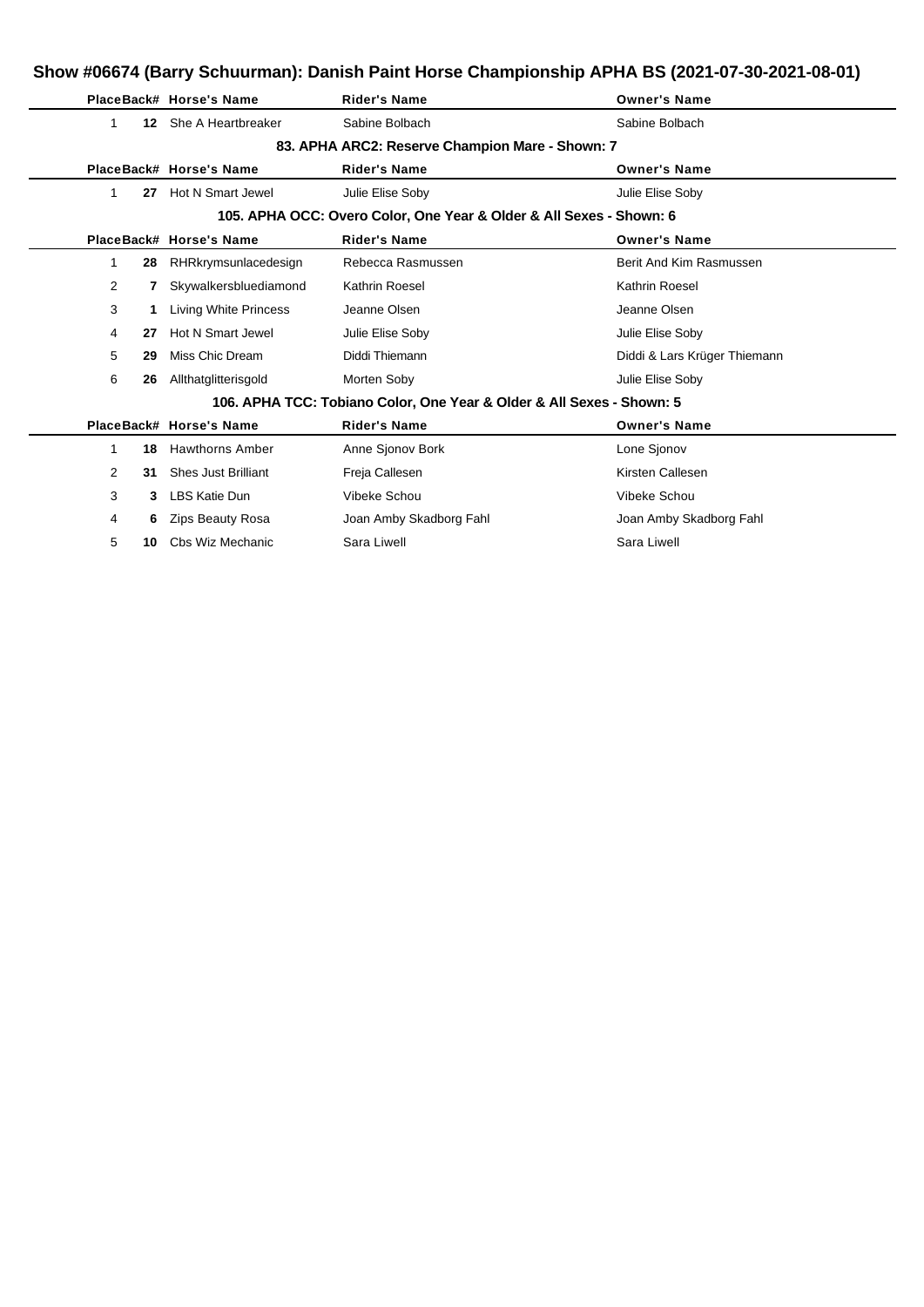# **Show #06676 (Anja W Astrup): Danish Paint Horse Championship APHA AWA (2021-07-30-2021-08-01)**

| 13. APHA HS3: 2 Yr Old Stallions - Shown: 1 |  |
|---------------------------------------------|--|
|---------------------------------------------|--|

|                                         | PlaceBack# Horse's Name        | Rider's Name                                               | <b>Owner's Name</b>     |  |  |  |  |
|-----------------------------------------|--------------------------------|------------------------------------------------------------|-------------------------|--|--|--|--|
| 1                                       | <b>10</b> Cbs Wiz Mechanic     | Sara Liwell                                                | Sara Liwell             |  |  |  |  |
| 15. APHA HS5: Aged Stallions - Shown: 1 |                                |                                                            |                         |  |  |  |  |
|                                         | PlaceBack# Horse's Name        | <b>Rider's Name</b>                                        | <b>Owner's Name</b>     |  |  |  |  |
| $\mathbf{1}$                            | 11 Lazy White Loper            | Pernilla Berndtsson                                        | Lazy White Loper Co     |  |  |  |  |
|                                         |                                | 16. APHA AGC1: Grand Champion Stallion - Shown: 2          |                         |  |  |  |  |
|                                         | PlaceBack# Horse's Name        | <b>Rider's Name</b>                                        | <b>Owner's Name</b>     |  |  |  |  |
| $\mathbf 1$                             | <b>10</b> Cbs Wiz Mechanic     | Sara Liwell                                                | Sara Liwell             |  |  |  |  |
|                                         |                                | 17. APHA ARC1: Reserve Champion Stallion - Shown: 2        |                         |  |  |  |  |
|                                         | PlaceBack# Horse's Name        | <b>Rider's Name</b>                                        | <b>Owner's Name</b>     |  |  |  |  |
| $\mathbf 1$                             | 11 Lazy White Loper            | Pernilla Berndtsson                                        | Lazy White Loper Co     |  |  |  |  |
|                                         |                                | 32. APHA XG1: Youth SPB Geldings All Ages - Shown: 1       |                         |  |  |  |  |
|                                         | PlaceBack# Horse's Name        | <b>Rider's Name</b>                                        | <b>Owner's Name</b>     |  |  |  |  |
| $\mathbf 1$                             | 22 RHR Radicalackoflace        | Ranja Rasmussen                                            | Isabella Biolzi         |  |  |  |  |
|                                         |                                | 33. APHA ABS7: Amt SPB Geldings All Ages - Shown: 1        |                         |  |  |  |  |
|                                         | PlaceBack# Horse's Name        | <b>Rider's Name</b>                                        | <b>Owner's Name</b>     |  |  |  |  |
| 1                                       | 22 RHR Radicalackoflace        | Isabella Biolzi                                            | Isabella Biolzi         |  |  |  |  |
|                                         |                                | 34. APHA ABGG: Amt SPB Grand Champion Gelding - Shown: 1   |                         |  |  |  |  |
|                                         | PlaceBack# Horse's Name        | <b>Rider's Name</b>                                        | <b>Owner's Name</b>     |  |  |  |  |
| 0                                       | 22 RHR Radicalackoflace        | Isabella Biolzi                                            | Isabella Biolzi         |  |  |  |  |
|                                         |                                | 37. APHA BG22: SPB Sr Geldings - Shown: 1                  |                         |  |  |  |  |
|                                         | PlaceBack# Horse's Name        | <b>Rider's Name</b>                                        | <b>Owner's Name</b>     |  |  |  |  |
| 1                                       | <b>22</b> RHR Radicalackoflace | Isabella Biolzi                                            | Isabella Biolzi         |  |  |  |  |
|                                         |                                | 38. APHA AMH7: Amateur Geldings All Ages - Shown: 7        |                         |  |  |  |  |
|                                         | PlaceBack# Horse's Name        | <b>Rider's Name</b>                                        | <b>Owner's Name</b>     |  |  |  |  |
| 1<br>30                                 | <b>Radical Cowboy</b>          | Kirstine K Jensen                                          | Kirstine & Niels Jensen |  |  |  |  |
| 2                                       | 9 CBS Party Elegance           | Anders Berndtsson                                          | Anders Berndtsson       |  |  |  |  |
| 3<br>7                                  | Skywalkersbluediamond          | Kathrin Roesel                                             | Kathrin Roesel          |  |  |  |  |
| 4                                       | 13 CBS Mr Snowflake            | Jessica Hallonquist                                        | Jessica Hallonquist     |  |  |  |  |
| 5                                       | 15 Son Of A Jewel              | Camilla Nim Fricke                                         | Camilla Nim Fricke      |  |  |  |  |
| 6<br>5.                                 | CBS Love Me Tender             | Ingrid Fransson                                            | Ingrid Fransson         |  |  |  |  |
| 7<br>4                                  | <b>CBS Royal Flush</b>         | Cecilia Andersson                                          | Cecilia Andersson       |  |  |  |  |
|                                         |                                | 39. APHA AGCG: Amateur Grand Champion Gelding - Shown: 2   |                         |  |  |  |  |
|                                         | PlaceBack# Horse's Name        | <b>Rider's Name</b>                                        | <b>Owner's Name</b>     |  |  |  |  |
| 1                                       | 30 Radical Cowboy              | Kirstine K Jensen                                          | Kirstine & Niels Jensen |  |  |  |  |
|                                         |                                | 40. APHA ARCG: Amateur Reserve Champion Gelding - Shown: 2 |                         |  |  |  |  |
|                                         | PlaceBack# Horse's Name        | <b>Rider's Name</b>                                        | <b>Owner's Name</b>     |  |  |  |  |
| 1                                       | 9 CBS Party Elegance           | Anders Berndtsson                                          | Anders Berndtsson       |  |  |  |  |
|                                         |                                | 42. APHA HG9: 3 Yr Old & Aged Geldings - Shown: 6          |                         |  |  |  |  |
|                                         | PlaceBack# Horse's Name        | <b>Rider's Name</b>                                        | <b>Owner's Name</b>     |  |  |  |  |
| $\mathbf{1}$<br>30                      | <b>Radical Cowboy</b>          | Kirstine K Jensen                                          | Kirstine & Niels Jensen |  |  |  |  |
| 2<br>9                                  | <b>CBS Party Elegance</b>      | Ellen Berndtsson                                           | Anders Berndtsson       |  |  |  |  |
| 3<br>7                                  | Skywalkersbluediamond          | Kathrin Roesel                                             | Kathrin Roesel          |  |  |  |  |
| 4<br>13                                 | <b>CBS Mr Snowflake</b>        | Jessica Hallonquist                                        | Jessica Hallonquist     |  |  |  |  |
| 5<br>5.                                 | <b>CBS Love Me Tender</b>      | Ingrid Fransson                                            | Ingrid Fransson         |  |  |  |  |
| 6<br>4                                  | CBS Royal Flush                | Cecilia Andersson                                          | Cecilia Andersson       |  |  |  |  |
|                                         |                                | 43. APHA AGC3: Grand Champion Gelding - Shown: 2           |                         |  |  |  |  |
|                                         | PlaceBack# Horse's Name        | <b>Rider's Name</b>                                        | <b>Owner's Name</b>     |  |  |  |  |
|                                         |                                |                                                            |                         |  |  |  |  |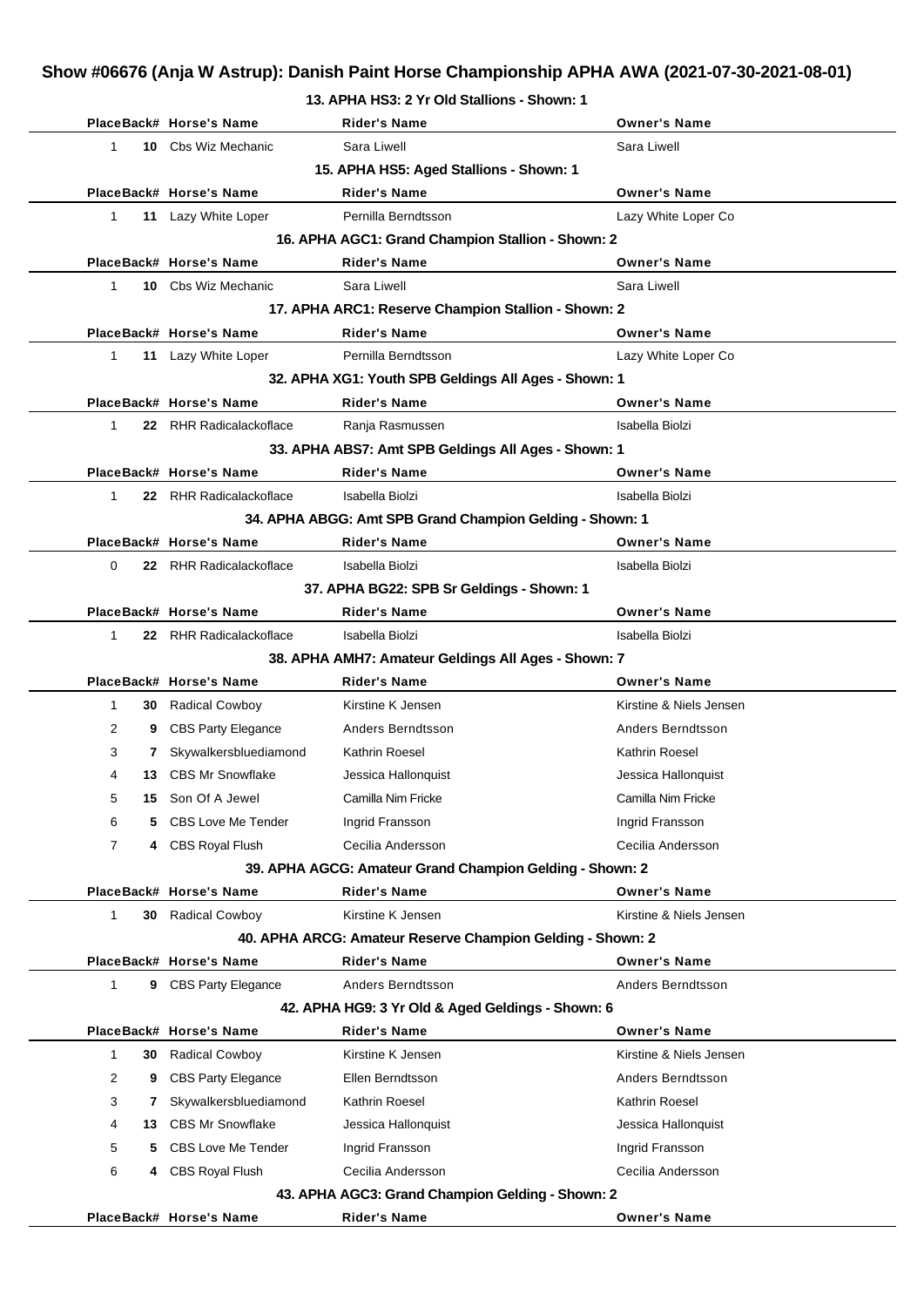|                                                  |                              | Show #06676 (Anja W Astrup): Danish Paint Horse Championship APHA AWA (2021-07-30-2021-08-01) |                              |  |  |  |  |  |
|--------------------------------------------------|------------------------------|-----------------------------------------------------------------------------------------------|------------------------------|--|--|--|--|--|
| 1                                                | 30 Radical Cowboy            | Kirstine K Jensen                                                                             | Kirstine & Niels Jensen      |  |  |  |  |  |
|                                                  |                              | 44. APHA ARC3: Reserve Champion Gelding - Shown: 2                                            |                              |  |  |  |  |  |
|                                                  | PlaceBack# Horse's Name      | <b>Rider's Name</b>                                                                           | <b>Owner's Name</b>          |  |  |  |  |  |
| 1                                                | <b>9</b> CBS Party Elegance  | Ellen Berndtsson                                                                              | Anders Berndtsson            |  |  |  |  |  |
| 66. APHA ABS4: Amt SPB Mares All Ages - Shown: 1 |                              |                                                                                               |                              |  |  |  |  |  |
|                                                  | PlaceBack# Horse's Name      | <b>Rider's Name</b>                                                                           | <b>Owner's Name</b>          |  |  |  |  |  |
| 1                                                | 14 Miss Zippoline            | Dorte Oerum                                                                                   | Dorte Oerum                  |  |  |  |  |  |
|                                                  |                              | 70. APHA BM22: SPB Sr Mares - Shown: 1                                                        |                              |  |  |  |  |  |
|                                                  | PlaceBack# Horse's Name      | Rider's Name                                                                                  | <b>Owner's Name</b>          |  |  |  |  |  |
| 1                                                | 14 Miss Zippoline            | Dorte Oerum                                                                                   | Dorte Oerum                  |  |  |  |  |  |
|                                                  |                              | 73. APHA YM1: Youth Mares All Ages - Shown: 2                                                 |                              |  |  |  |  |  |
|                                                  | PlaceBack# Horse's Name      | Rider's Name                                                                                  | <b>Owner's Name</b>          |  |  |  |  |  |
| 1<br>28                                          | RHRkrymsunlacedesign         | Rebecca Rasmussen                                                                             | Berit And Kim Rasmussen      |  |  |  |  |  |
| 2<br>31                                          | <b>Shes Just Brilliant</b>   | Freja Callesen                                                                                | Kirsten Callesen             |  |  |  |  |  |
|                                                  |                              | 74. APHA AMH4: Amateur Mares All Ages - Shown: 9                                              |                              |  |  |  |  |  |
|                                                  | PlaceBack# Horse's Name      | Rider's Name                                                                                  | <b>Owner's Name</b>          |  |  |  |  |  |
| 1                                                | <b>12</b> She A Heartbreaker | Sabine Bolbach                                                                                | Sabine Bolbach               |  |  |  |  |  |
| 2<br>27                                          | Hot N Smart Jewel            | Julie Elise Soby                                                                              | Julie Elise Soby             |  |  |  |  |  |
| 3<br>16                                          | Cowboyz Watch Out            | Jorgen Sandholm                                                                               | Jorgen Sandholm              |  |  |  |  |  |
| 4                                                | 18 Hawthorns Amber           | Anne Sjonov Bork                                                                              | Lone Sjonov                  |  |  |  |  |  |
| 5<br>1.                                          | <b>Living White Princess</b> | Jeanne Olsen                                                                                  | Jeanne Olsen                 |  |  |  |  |  |
| 6                                                | 3 LBS Katie Dun              | Vibeke Schou                                                                                  | Vibeke Schou                 |  |  |  |  |  |
| 7                                                | 6 Zips Beauty Rosa           | Joan Amby Skadborg Fahl                                                                       | Joan Amby Skadborg Fahl      |  |  |  |  |  |
|                                                  |                              | 75. APHA AGCM: Amateur Grand Champion Mare - Shown: 1                                         |                              |  |  |  |  |  |
|                                                  | PlaceBack# Horse's Name      | <b>Rider's Name</b>                                                                           | <b>Owner's Name</b>          |  |  |  |  |  |
| 1                                                | <b>12</b> She A Heartbreaker | Sabine Bolbach                                                                                | Sabine Bolbach               |  |  |  |  |  |
|                                                  |                              | 76. APHA ARCM: Amateur Reserve Champion Mare - Shown: 2                                       |                              |  |  |  |  |  |
|                                                  | PlaceBack# Horse's Name      | Rider's Name                                                                                  | <b>Owner's Name</b>          |  |  |  |  |  |
| 1                                                | 27 Hot N Smart Jewel         | Julie Elise Soby                                                                              | Julie Elise Soby             |  |  |  |  |  |
|                                                  |                              | 78. APHA HM2: Yearling Mares - Shown: 2                                                       |                              |  |  |  |  |  |
|                                                  | PlaceBack# Horse's Name      | <b>Rider's Name</b>                                                                           | <b>Owner's Name</b>          |  |  |  |  |  |
| 1<br>19                                          | One Original Rose            | Anne Sjonov Bork                                                                              | Lone Sjonov                  |  |  |  |  |  |
| 2<br>26                                          | Allthatglitterisgold         | Morten Soby                                                                                   | Julie Elise Soby             |  |  |  |  |  |
|                                                  |                              | 79. APHA HM3: 2 Yr Old Mares - Shown: 2                                                       |                              |  |  |  |  |  |
|                                                  | PlaceBack# Horse's Name      | Rider's Name                                                                                  | <b>Owner's Name</b>          |  |  |  |  |  |
| 1<br>1                                           | Living White Princess        | Jeanne Olsen                                                                                  | Jeanne Olsen                 |  |  |  |  |  |
| 2<br>29                                          | Miss Chic Dream              | Diddi Thiemann                                                                                | Diddi & Lars Krüger Thiemann |  |  |  |  |  |
|                                                  |                              | 80. APHA HM4: 3 Yr Old Mares - Shown: 1                                                       |                              |  |  |  |  |  |
|                                                  | PlaceBack# Horse's Name      | Rider's Name                                                                                  | <b>Owner's Name</b>          |  |  |  |  |  |
| 1<br>28                                          | RHRkrymsunlacedesign         | Rebecca Rasmussen                                                                             | Berit And Kim Rasmussen      |  |  |  |  |  |
|                                                  |                              | 81. APHA HM5: Aged Mares - Shown: 6                                                           |                              |  |  |  |  |  |
|                                                  | PlaceBack# Horse's Name      | <b>Rider's Name</b>                                                                           | <b>Owner's Name</b>          |  |  |  |  |  |
| 1<br>12                                          | She A Heartbreaker           | Sabine Bolbach                                                                                | Sabine Bolbach               |  |  |  |  |  |
| 2<br>27                                          | Hot N Smart Jewel            | Julie Elise Soby                                                                              | Julie Elise Soby             |  |  |  |  |  |
| 3<br>16                                          | Cowboyz Watch Out            | Jorgen Sandholm                                                                               | Jorgen Sandholm              |  |  |  |  |  |
| 4<br>18                                          | <b>Hawthorns Amber</b>       | Anne Sjonov Bork                                                                              | Lone Sjonov                  |  |  |  |  |  |
| 5<br>3                                           | <b>LBS Katie Dun</b>         | Vibeke Schou                                                                                  | Vibeke Schou                 |  |  |  |  |  |
| 6<br>6.                                          | Zips Beauty Rosa             | Joan Amby Skadborg Fahl                                                                       | Joan Amby Skadborg Fahl      |  |  |  |  |  |
|                                                  |                              | 82. APHA AGC2: Grand Champion Mare - Shown: 4                                                 |                              |  |  |  |  |  |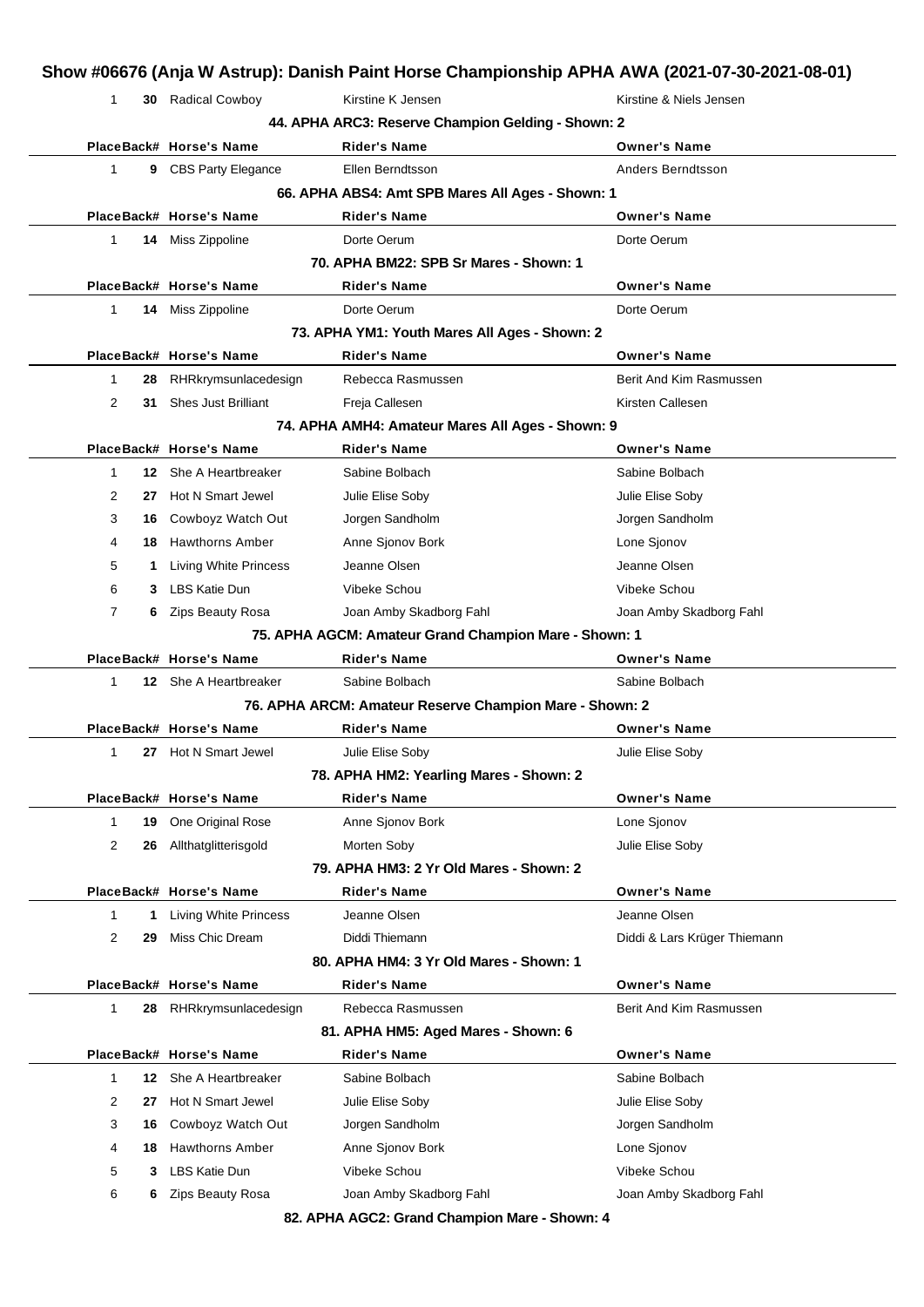# **Show #06676 (Anja W Astrup): Danish Paint Horse Championship APHA AWA (2021-07-30-2021-08-01)**

|                |    | PlaceBack# Horse's Name | <b>Rider's Name</b>                                                   | <b>Owner's Name</b>          |
|----------------|----|-------------------------|-----------------------------------------------------------------------|------------------------------|
| 1              |    | 12 She A Heartbreaker   | Sabine Bolbach                                                        | Sabine Bolbach               |
|                |    |                         | 83. APHA ARC2: Reserve Champion Mare - Shown: 7                       |                              |
|                |    | PlaceBack# Horse's Name | <b>Rider's Name</b>                                                   | <b>Owner's Name</b>          |
| 1              | 27 | Hot N Smart Jewel       | Julie Elise Soby                                                      | Julie Elise Soby             |
|                |    |                         | 105. APHA OCC: Overo Color, One Year & Older & All Sexes - Shown: 6   |                              |
|                |    | PlaceBack# Horse's Name | <b>Rider's Name</b>                                                   | <b>Owner's Name</b>          |
| 1              | 28 | RHRkrymsunlacedesign    | Rebecca Rasmussen                                                     | Berit And Kim Rasmussen      |
| $\overline{2}$ | 7  | Skywalkersbluediamond   | Kathrin Roesel                                                        | Kathrin Roesel               |
| 3              |    | Living White Princess   | Jeanne Olsen                                                          | Jeanne Olsen                 |
| 4              | 27 | Hot N Smart Jewel       | Julie Elise Soby                                                      | Julie Elise Soby             |
| 5              | 29 | Miss Chic Dream         | Diddi Thiemann                                                        | Diddi & Lars Krüger Thiemann |
| 6              | 26 | Allthatglitterisgold    | Morten Soby                                                           | Julie Elise Soby             |
|                |    |                         | 106. APHA TCC: Tobiano Color, One Year & Older & All Sexes - Shown: 5 |                              |
|                |    | PlaceBack# Horse's Name | <b>Rider's Name</b>                                                   | <b>Owner's Name</b>          |
| 1              | 3  | LBS Katie Dun           | Vibeke Schou                                                          | Vibeke Schou                 |
| $\overline{2}$ | 18 | <b>Hawthorns Amber</b>  | Anne Sjonov Bork                                                      | Lone Sjonov                  |
| 3              | 31 | Shes Just Brilliant     | Freja Callesen                                                        | Kirsten Callesen             |
| 4              | 10 | Cbs Wiz Mechanic        | Sara Liwell                                                           | Sara Liwell                  |
| 5              | 6  | Zips Beauty Rosa        | Joan Amby Skadborg Fahl                                               | Joan Amby Skadborg Fahl      |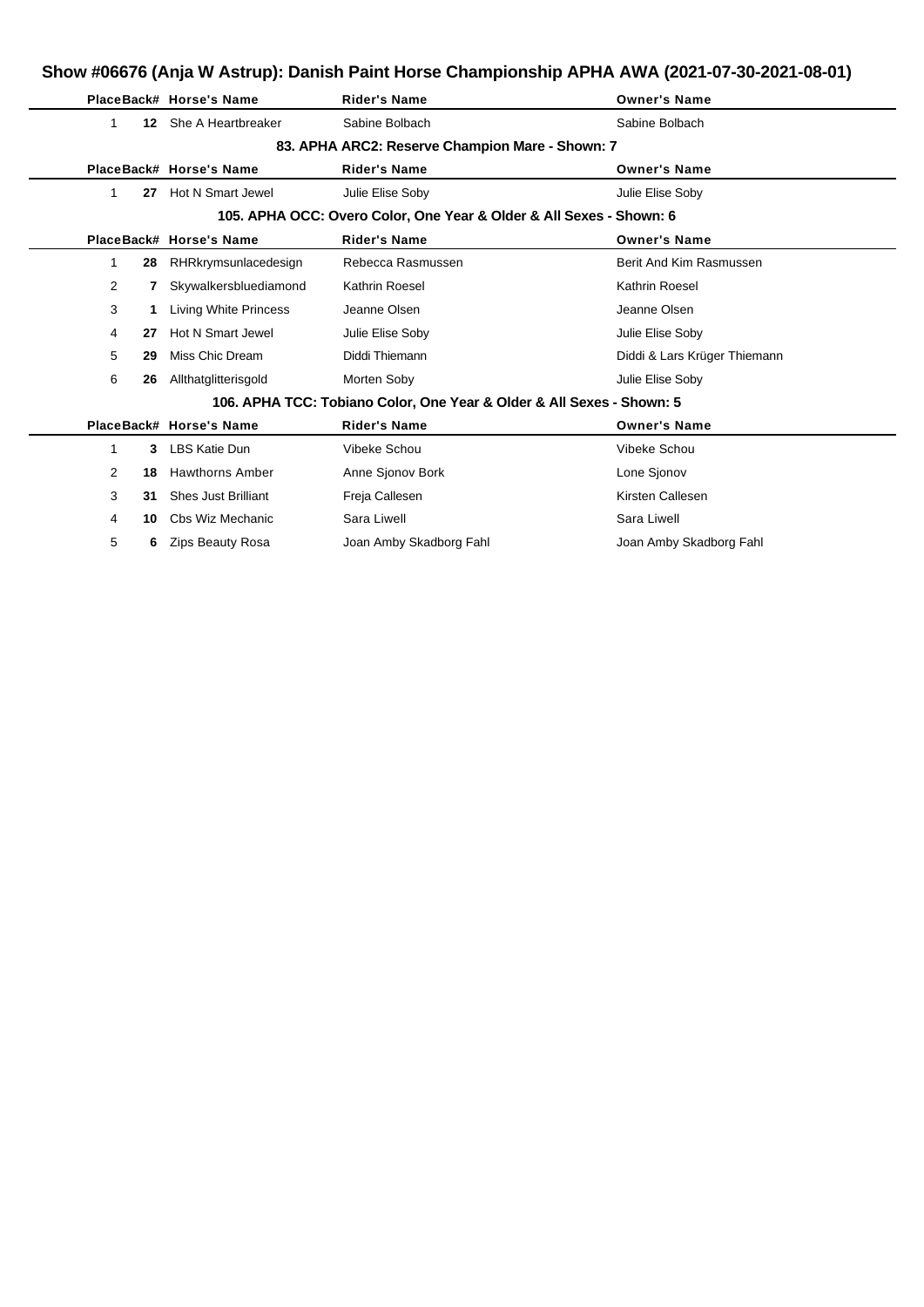# **Show #915379 (Barry Schuurman): Danish Paint Horse Championship AQHA BS (2021-07-30-2021-08-01)**

| 61. AQHA 407700: Youth Aged Geldings - Shown: 1 |  |
|-------------------------------------------------|--|
|-------------------------------------------------|--|

|                                                       |                                                      | Asi in 407700. Touth Agea Ocialityo |                              |  |  |  |  |
|-------------------------------------------------------|------------------------------------------------------|-------------------------------------|------------------------------|--|--|--|--|
|                                                       | PlaceBack# Horse's Name                              | <b>Rider's Name</b>                 | <b>Owner's Name</b>          |  |  |  |  |
| 1<br>25                                               | Boons Sonny Dee                                      | Emilie H Kristensen Mitte           | Joan & Torben Fahl           |  |  |  |  |
|                                                       | 85. AQHA 105500: Two Yr Old Mares - Shown: 1         |                                     |                              |  |  |  |  |
|                                                       | PlaceBack# Horse's Name                              | <b>Rider's Name</b>                 | <b>Owner's Name</b>          |  |  |  |  |
| 1<br>29                                               | Miss Chic Dream                                      | Diddi Thiemann                      | Diddi & Lars Krüger Thiemann |  |  |  |  |
|                                                       | 87. AQHA 105700: Aged Mares - Shown: 2               |                                     |                              |  |  |  |  |
|                                                       | PlaceBack# Horse's Name                              | <b>Rider's Name</b>                 | <b>Owner's Name</b>          |  |  |  |  |
| 1<br>14                                               | Miss Zippoline                                       | Dorte Oerum                         | Dorte Oerum                  |  |  |  |  |
| 2<br>16.                                              | Cowboyz Watch Out                                    | Jorgen Sandholm                     | Jorgen Sandholm              |  |  |  |  |
|                                                       | 90. AQHA 101200: Grand Champion Mares - Shown: 3     |                                     |                              |  |  |  |  |
|                                                       | PlaceBack# Horse's Name                              | <b>Rider's Name</b>                 | <b>Owner's Name</b>          |  |  |  |  |
| $\mathbf{1}$                                          | 14 Miss Zippoline                                    | Dorte Oerum                         | Dorte Oerum                  |  |  |  |  |
|                                                       | 92. AQHA 205500: Amt Two Yr Old Mares - Shown: 1     |                                     |                              |  |  |  |  |
|                                                       | PlaceBack# Horse's Name                              | <b>Rider's Name</b>                 | <b>Owner's Name</b>          |  |  |  |  |
| $\mathbf{1}$<br>29                                    | Miss Chic Dream                                      | Diddi Thiemann                      | Diddi & Lars Krüger Thiemann |  |  |  |  |
|                                                       | 94. AQHA 205700: Amt Aged Mares - Shown: 2           |                                     |                              |  |  |  |  |
|                                                       | PlaceBack# Horse's Name                              | <b>Rider's Name</b>                 | <b>Owner's Name</b>          |  |  |  |  |
| 1<br>16                                               | Cowboyz Watch Out                                    | Jorgen Sandholm                     | Jorgen Sandholm              |  |  |  |  |
| 2<br>14                                               | Miss Zippoline                                       | Dorte Oerum                         | Dorte Oerum                  |  |  |  |  |
|                                                       | 96. AQHA 201200: Amt Grand Champion Mares - Shown: 2 |                                     |                              |  |  |  |  |
|                                                       | PlaceBack# Horse's Name                              | <b>Rider's Name</b>                 | <b>Owner's Name</b>          |  |  |  |  |
| 1                                                     | 16 Cowboyz Watch Out                                 | Jorgen Sandholm                     | Jorgen Sandholm              |  |  |  |  |
| 97. AQHA 201300: Amt Reserve Champion Mare - Shown: 3 |                                                      |                                     |                              |  |  |  |  |
|                                                       | PlaceBack# Horse's Name                              | <b>Rider's Name</b>                 | <b>Owner's Name</b>          |  |  |  |  |
| 1                                                     | 14 Miss Zippoline                                    | Dorte Oerum                         | Dorte Oerum                  |  |  |  |  |